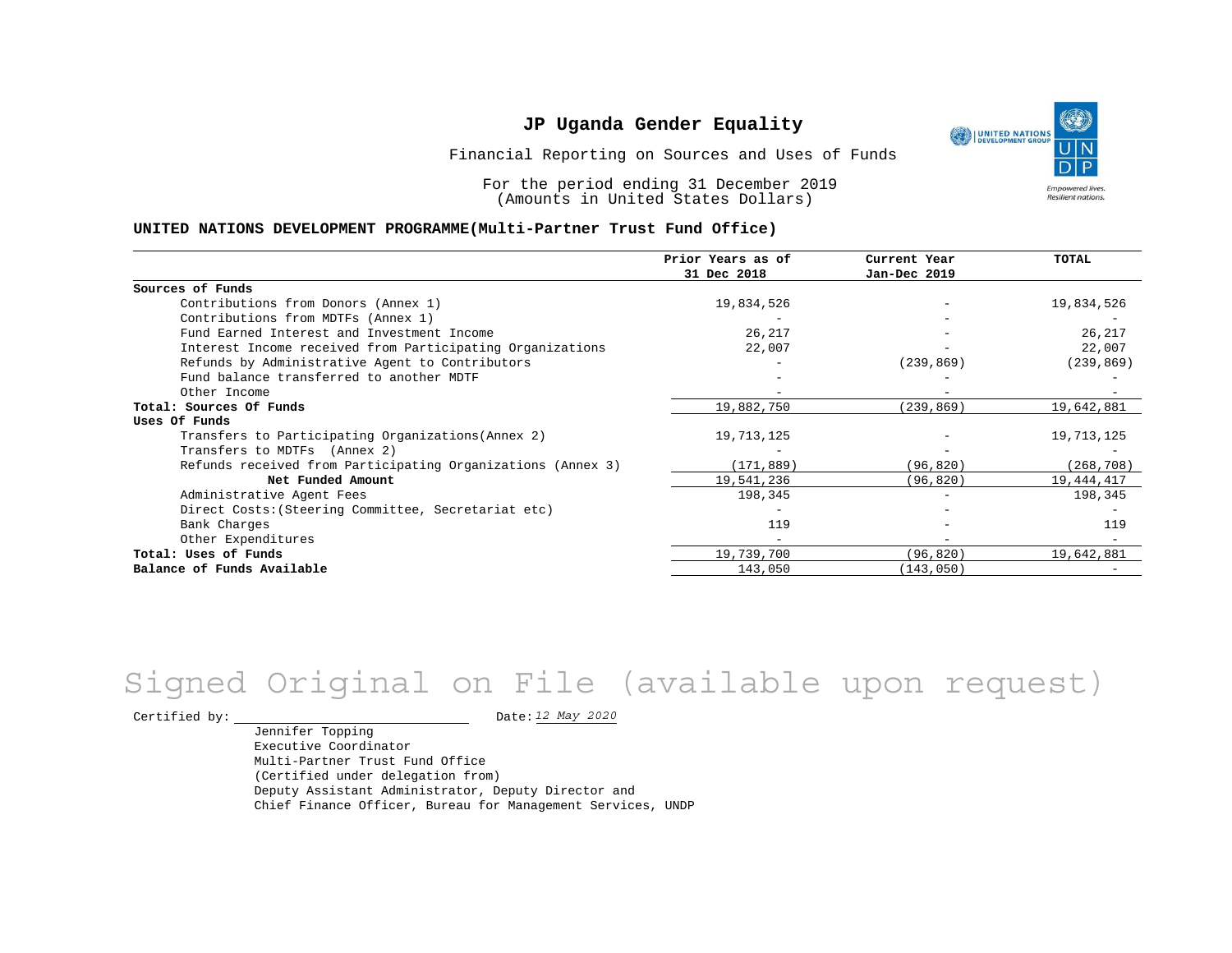

Financial Reporting on Sources and Uses of Funds

For the period ending 31 December 2019 (Amounts in United States Dollars)

#### **UNITED NATIONS DEVELOPMENT PROGRAMME(Multi-Partner Trust Fund Office)**

**Annex - 1: Contributions**

|                                | Prior Years as of | Current Year             | TOTAL      |
|--------------------------------|-------------------|--------------------------|------------|
|                                | 31 Dec 2018       | Jan-Dec 2019             |            |
| From Contributors              |                   |                          |            |
| DEPARTMENT FOR INT'L DEVELOPME | 19,834,526        | $\overline{\phantom{0}}$ | 19,834,526 |
| Total: Contributions           | 19,834,526        | $-$                      | 19,834,526 |

## Signed Original on File (available upon request)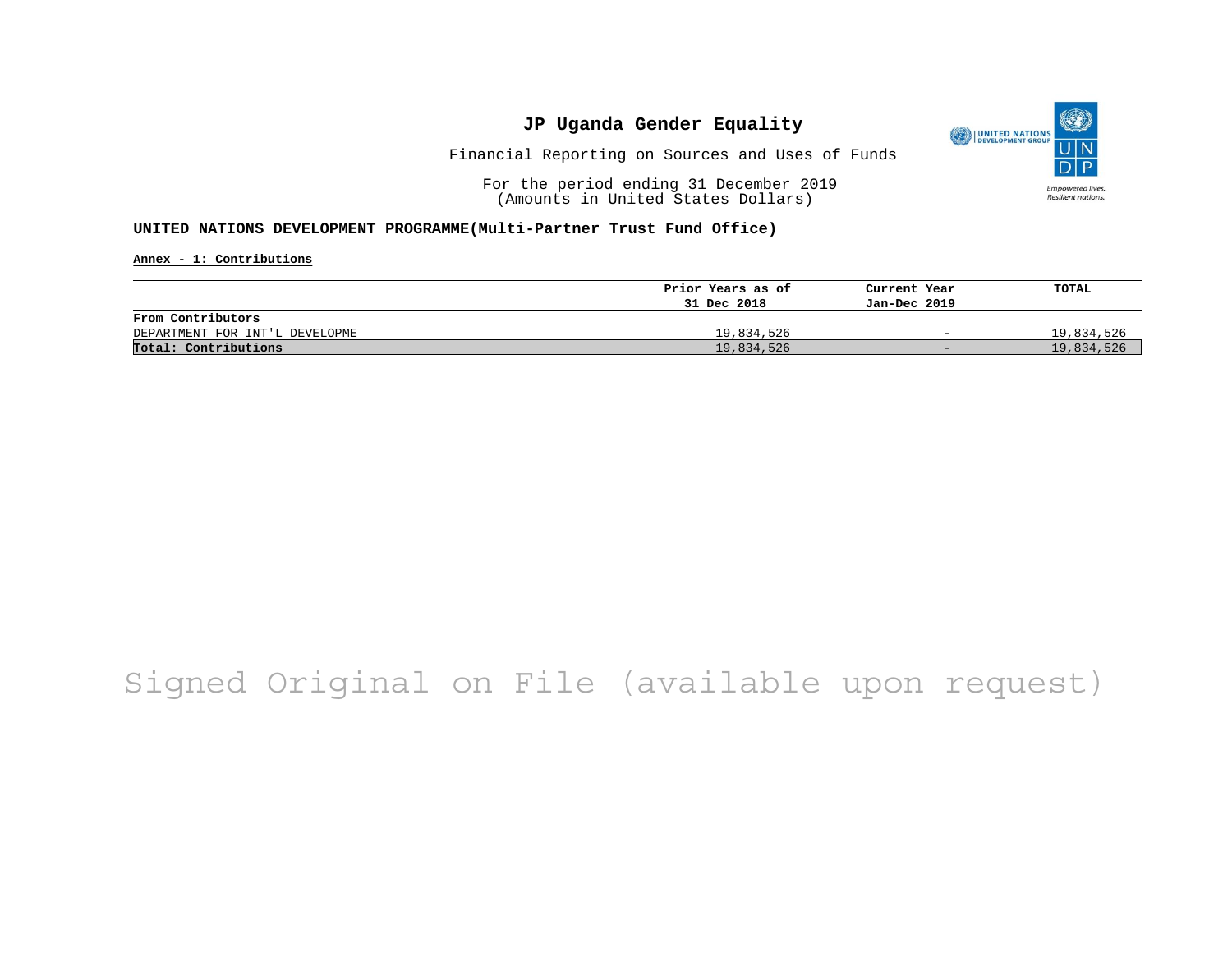

Financial Reporting on Sources and Uses of Funds

For the period ending 31 December 2019 (Amounts in United States Dollars)

#### **UNITED NATIONS DEVELOPMENT PROGRAMME(Multi-Partner Trust Fund Office)**

**Annex - 2: Transfers**

|                                | Prior Years as of | Current Year             | TOTAL      |
|--------------------------------|-------------------|--------------------------|------------|
|                                | 31 Dec 2018       | Jan-Dec 2019             |            |
| To Participating Organizations |                   |                          |            |
| FAO                            | 240,750           | $\qquad \qquad -$        | 240,750    |
| ILO                            | 280,340           | $\qquad \qquad -$        | 280,340    |
| OHCHR                          | 574,594           | $\qquad \qquad -$        | 574,594    |
| UNCDF                          | 609,900           | $\overline{\phantom{a}}$ | 609,900    |
| UNDP                           | 643,101           | $\qquad \qquad -$        | 643,101    |
| UNFPA                          | 4,197,052         | $\overline{\phantom{a}}$ | 4,197,052  |
| UNHABITAT                      | 74,900            | $\qquad \qquad -$        | 74,900     |
| UNHCR                          | 8,230             | $\qquad \qquad -$        | 8,230      |
| UNICEF                         | 2,248,284         | $\qquad \qquad -$        | 2,248,284  |
| UNWOMEN                        | 8,654,244         | $\overline{\phantom{a}}$ | 8,654,244  |
| WHO                            | 2,181,730         | $\qquad \qquad -$        | 2,181,730  |
| Total Transfers                | 19,713,125        | $\qquad \qquad$          | 19,713,125 |

## Signed Original on File (available upon request)